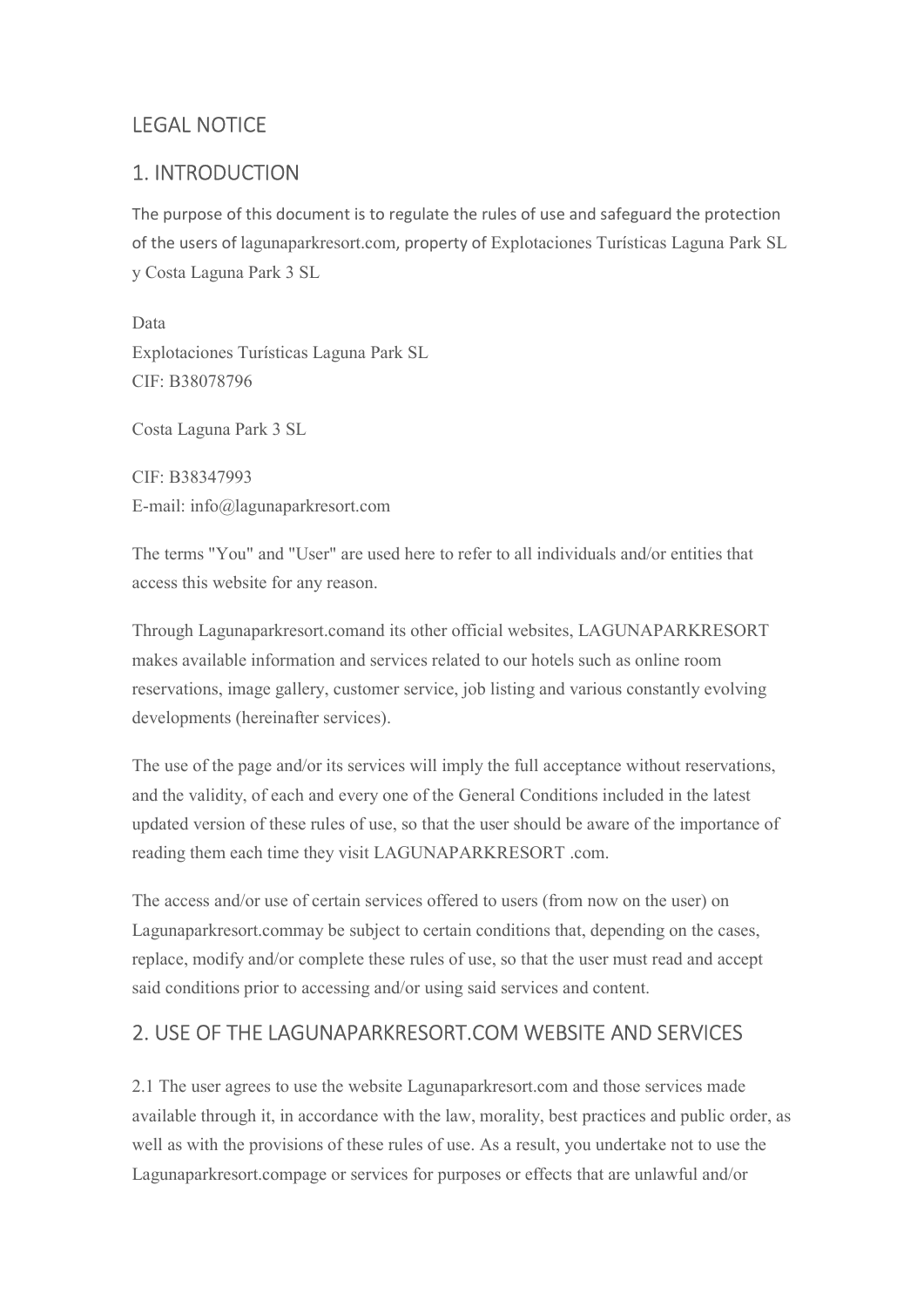contrary to the provisions of these Rules of Use, which are harmful to the rights and/or interests of third parties or that may damage the Lagunaparkresort.com page or prevent its normal use, or the services accessible through them in any way.

2.2 LAGUNAPARKRESORT may, for greater agility in the operation of Lagunaparkresort.comand for the benefit of users, unilaterally modify the services provided or any substantial aspect of this page, or operating conditions, techniques and use of Lagunaparkresort.comservices at any time and without notice.

## 3. PROCESSING OF PERSONAL DATA

We may collect your personal data, especially when you: make a reservation through our website, subscribe to our newsletter and/or send us your CV.

Your personal data will be processed by LAGUNAPARKRESORT , for the purposes and during the periods described in our Privacy Policy.

In accordance with data protection regulations, you will have the right to exercise the rights contained in our Privacy Policy by sending a message to that end, along with a copy of your identity document, to the following address:

Calle Ayala, nº3, 28001-Madrid

For any additional information regarding the processing of your personal data, please consult our Privacy Policy.

### 4. COOKIES

Cookies are small files that are stored on your device while browsing the website (information on pages consulted, date and time of access, etc.) (hereinafter "Cookies").

For additional information about the use of cookies, please consult our Cookies Policy.

## 5. RIGHT TO MODIFY THE RULES OF USE

LAGUNAPARKRESORT reserves the right to unilaterally modify, without prior notice, any of the terms and conditions of these Rules of Use in the terms and conditions it deems appropriate, informing users of the modifications made on https://www.lagunaparkresort.com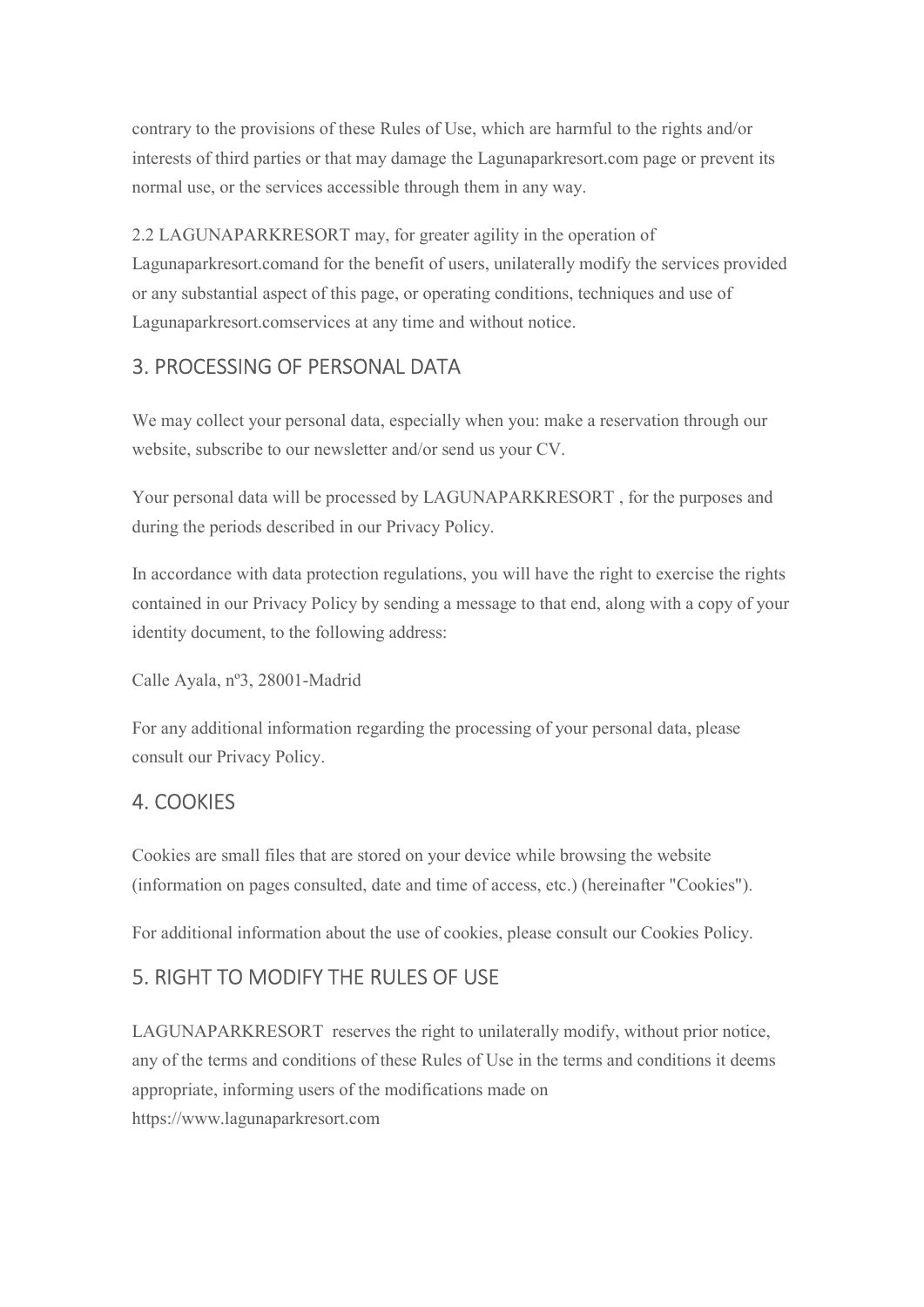# 6. INTELLECTUAL PROPERTY AND COPYRIGHT

All the information contained on https://www.lagunaparkresort.com its graphic design and the language code, is protected by copyright or other intellectual property protection rights. The distribution, modification, transfer, public communication, reproductions or any other act of part or all of the information published on https://www.lagunaparkresort.com is not permitted, notwithstanding what is stated in these rules of use, without prior authorisation from LAGUNAPARKRESORT . Any type of reproduction or copy, distribution or publication of the content of the information published on https://www.lagunaparkresort.com without previous and written authorisation of LAGUNAPARKRESORT is prohibited. Authorisation for reproduction can be requested at the email address info@lagunaparkresort.com.

### 7. HYPERLINKS

7.1 In the event that https://www.lagunaparkresort.com links to advertisements or websites of third parties, LAGUNAPARKRESORT does not undertake to control and does not control, approve or endorse the services, content, data, files, products and any kind of material existing on the website or websites of third parties in a preceding nature. Therefore, LAGUNAPARKRESORT will not respond, under any circumstance, to the legality of the contents of said page/s, which is the exclusive responsibility of the third party, including but not limited to the respect of the legality, morality, best practices and public order of the contents, as well as that those do not harm any rights of third parties. The existence of a hyperlink does not presuppose a relationship of any kind between LAGUNAPARKRESORT and the owner of the website on which it is placed.

7.2 Those users or third parties who intend to establish a hyperlink with the page http://www.LAGUNAPARKRESORT .com/ must guarantee that the hyperlink only allows access to the pages or services of the page https://www.lagunaparkresort.com , but does not perform, without limitation, content reproduction, deep-links, browsers, make inaccurate or incorrect statements about the contents or the website of https://www.lagunaparkresort.com. Except for those signs that are part of the hyperlink, the user will guarantee that the website in which the hyperlink is established will not contain trademarks, trade names, store signs, names, logos, slogans or any other distinctive sign belonging to LAGUNAPARKRESORT .

### 8. EXCLUSION OF GUARANTEES AND RESPONSIBILITY

8.1 LAGUNAPARKRESORT does not guarantee the reliability, availability or continuity of the operation of its website or the products or services made available to the user, so it